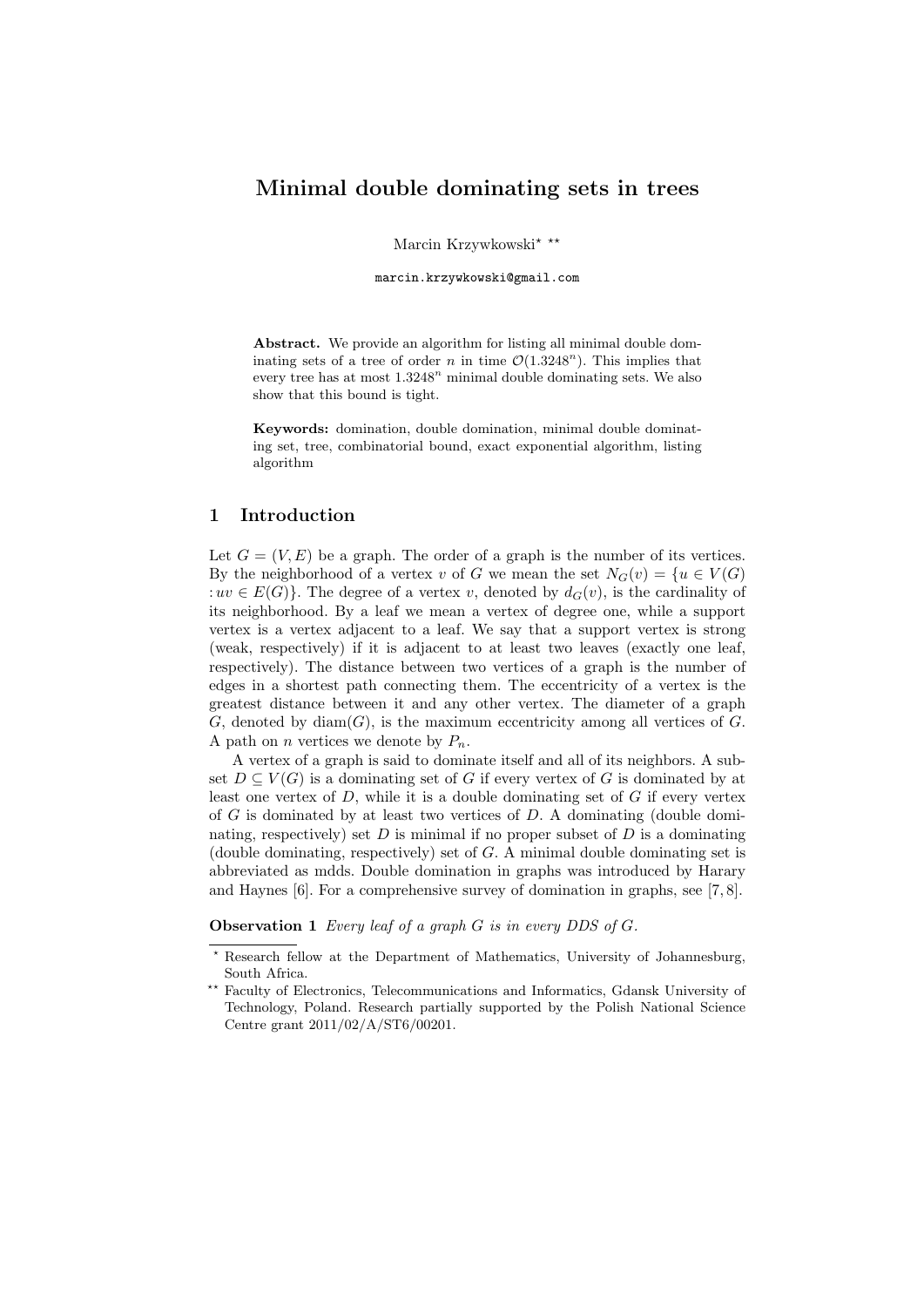#### **Observation 2** *Every support vertex of a graph G is in every DDS of G.*

One of the typical questions in graph theory is how many subgraphs of a given property a graph on *n* vertices can have. For example, the famous Moon and Moser theorem [12] says that every graph on *n* vertices has at most  $3^{n/3}$  maximal independent sets.

Combinatorial bounds are of interest not only on their own, but also because they are used for algorithm design as well. Lawler [11] used the Moon-Moser bound on the number of maximal independent sets to construct an  $(1 + \sqrt[3]{3})^n$  *·*  $n^{\mathcal{O}(1)}$  time graph coloring algorithm, which was the fastest one known for twentyfive years. For an overview of the field, see [5].

Fomin et al. [4] constructed an algorithm for listing all minimal dominating sets of a graph on *n* vertices in time  $\mathcal{O}(1.7159^n)$ . They also presented graphs  $(n/6)$ disjoint copies of the octahedron) having  $15^{n/6} \approx 1.5704^n$  minimal dominating sets. This establishes a lower bound on the running time of an algorithm for listing all minimal dominating sets of a given graph.

The number of maximal independent sets in trees was investigated in [13]. Couturier et al. [3] considered minimal dominating sets in various classes of graphs. The authors of [9] investigated the enumeration of minimal dominating sets in graphs.

Bród and Skupien<sup>[1]</sup> gave bounds on the number of dominating sets of a tree. They also characterized the extremal trees. The authors of [2] investigated the number of minimal dominating sets in trees containing all leaves.

In [10] an algorithm was given for listing all minimal dominating sets of a tree of order *n* in time  $\mathcal{O}(1.4656^n)$ . This implies that every tree has at most  $1.4656^n$ minimal dominating sets. An infinite family of trees for which the number of minimal dominating sets exceeds 1*.*4167*<sup>n</sup>* was also given. This establishes a lower bound on the running time of an algorithm for listing all minimal dominating sets of a given tree.

We provide an algorithm for listing all minimal double dominating sets of a tree of order *n* in time  $\mathcal{O}(1.3248^n)$ . This implies that every tree has at most 1*.*3248*<sup>n</sup>* minimal double dominating sets. We also show that this bound is tight.

## **2 Results**

We describe a recursive algorithm which lists all minimal double dominating sets of a given input tree. We prove that the running time of this algorithm is  $\mathcal{O}(1.3248^n)$ , implying that every tree has at most  $1.3248^n$  minimal double dominating sets.

**Theorem 3** *Every tree*  $T$  *of order*  $n$  *has at most*  $\alpha^n$  *minimal double dominating sets, where*  $\alpha \approx 1.32472$  *is the positive solution of the equation*  $x^3 - x - 1 = 0$ *, and all those sets can be listed in time*  $\mathcal{O}(1.3248^n)$ *.* 

*Proof.* The family of sets returned by our algorithm is denoted by  $\mathcal{F}(T)$ . To obtain the upper bound on the number of minimal double dominating sets of a tree,

### II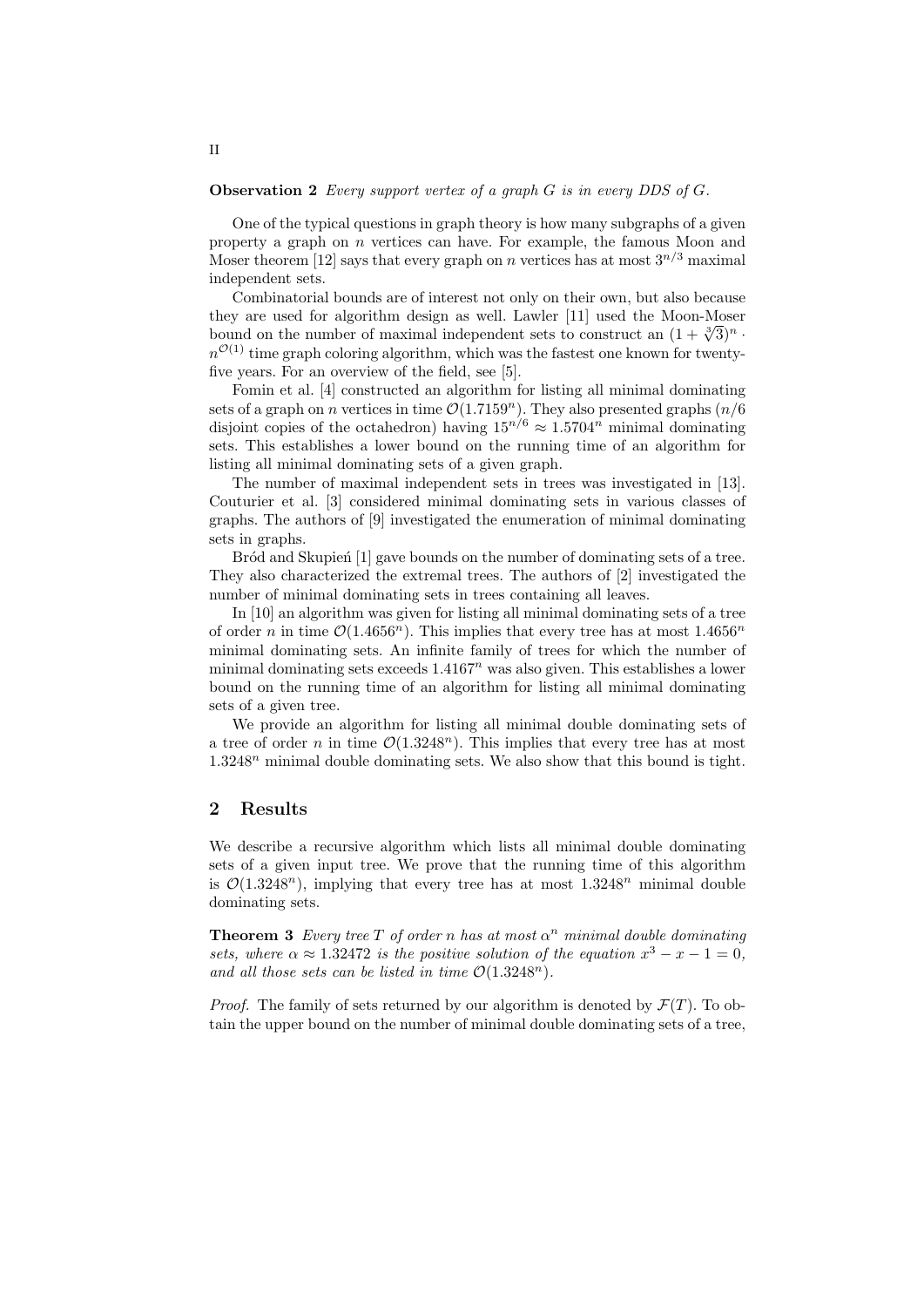we prove that the algorithm lists these sets in time  $\mathcal{O}(1.3248^n)$ . If diam(*T*)  $\leq$  3, then let  $\mathcal{F}(T) = \{V(T)\}\.$  Every vertex of *T* is a leaf or a support vertex. Observations 1 and 2 imply that  $V(T)$  is the only mdds of *T*. We have  $n \geq 2$  and  $|\mathcal{F}(T)| = 1$ . Obviously,  $1 < \alpha^n$ .

Now assume that  $\text{diam}(T) \geq 4$ . Thus the order *n* of the tree *T* is at least five. The results we obtain by the induction on the number  $n$ . Assume that they are true for every tree  $T'$  of order  $n' < n$ .

First assume that some support vertex of *T*, say *x*, is strong. Let *y* and *z* be leaves adjacent to *x*. Let  $T' = T - y$ , and let

$$
\mathcal{F}(T) = \{ D' \cup \{y\} : D' \in \mathcal{F}(T') \}.
$$

Let *D'* be an mdds of the tree *T'*. By Observation 2 we have  $x \in D'$ . It is easy to see that  $D' \cup \{y\}$  is an mdds of *T*. Thus all elements of the family  $\mathcal{F}(T)$ are minimal double dominating sets of the tree *T*. Now let *D* be any mdds of the tree *T*. By Observations 1 and 2 we have  $x, y, z \in D$ . Let us observe that  $D \setminus \{y\}$  is an mdds of the tree T' as the vertex *x* is still dominated at least twice. By the inductive hypothesis we have  $D \setminus \{y\} \in \mathcal{F}(T')$ . Therefore the family  $\mathcal{F}(T)$  contains all minimal double dominating sets of the tree  $T$ . We now get  $|\mathcal{F}(T)| = |\mathcal{F}(T')| \leq \alpha^{n-1} < \alpha^n$ . Henceforth, we can assume that every support vertex of *T* is weak.

We now root *T* at a vertex *r* of maximum eccentricity diam $(T)$ . Let *t* be a leaf at maximum distance from  $r, v$  be the parent of  $t, u$  be the parent of  $v,$  and  $w$ be the parent of *u* in the rooted tree. If  $\text{diam}(T) \geq 5$ , then let *d* be the parent of  $w$ . By  $T_x$  we denote the subtree induced by a vertex  $x$  and its descendants in the rooted tree *T*.

Assume that *u* is adjacent to a leaf, say *x*. Let  $T' = T - T_v$ , and let

$$
\mathcal{F}(T) = \{ D' \cup \{v, t\} : D' \in \mathcal{F}(T') \}.
$$

Let us observe that all elements of the family  $\mathcal{F}(T)$  are minimal double dominating sets of the tree *T*. Now let *D* be any mdds of the tree *T*. By Observations 1 and 2 we have  $t, x, v, u \in D$ . It is easy to observe that  $D \setminus \{v, t\}$  is an mdds of the tree *T'*. By the inductive hypothesis we have  $D \setminus \{v, t\} \in \mathcal{F}(T')$ . Therefore the family  $\mathcal{F}(T)$  contains all minimal double dominating sets of the tree  $T$ . We now get  $|\mathcal{F}(T)| = |\mathcal{F}(T')| \leq \alpha^{n-2} < \alpha^n$ .

Now assume that all children of *u* are support vertices. Assume that  $d_T(u)$  $\geq 4$ . Let  $T' = T - T_v$ , and let

$$
\mathcal{F}(T) = \{ D' \cup \{v, t\} : D' \in \mathcal{F}(T') \}.
$$

Let us observe that all elements of the family  $\mathcal{F}(T)$  are minimal double dominating sets of the tree *T*. Now let *D* be any mdds of the tree *T*. By Observations 1 and 2 we have  $v, t \in D$ . Let us observe that  $D \setminus \{v, t\}$  is an mdds of the tree  $T'$ as the vertex *u* is still dominated at least twice. By the inductive hypothesis we have  $D \setminus \{v, t\} \in \mathcal{F}(T')$ . Therefore the family  $\mathcal{F}(T)$  contains all minimal double dominating sets of the tree *T*. We now get  $|\mathcal{F}(T)| = |\mathcal{F}(T')| \leq \alpha^{n-2} < \alpha^n$ .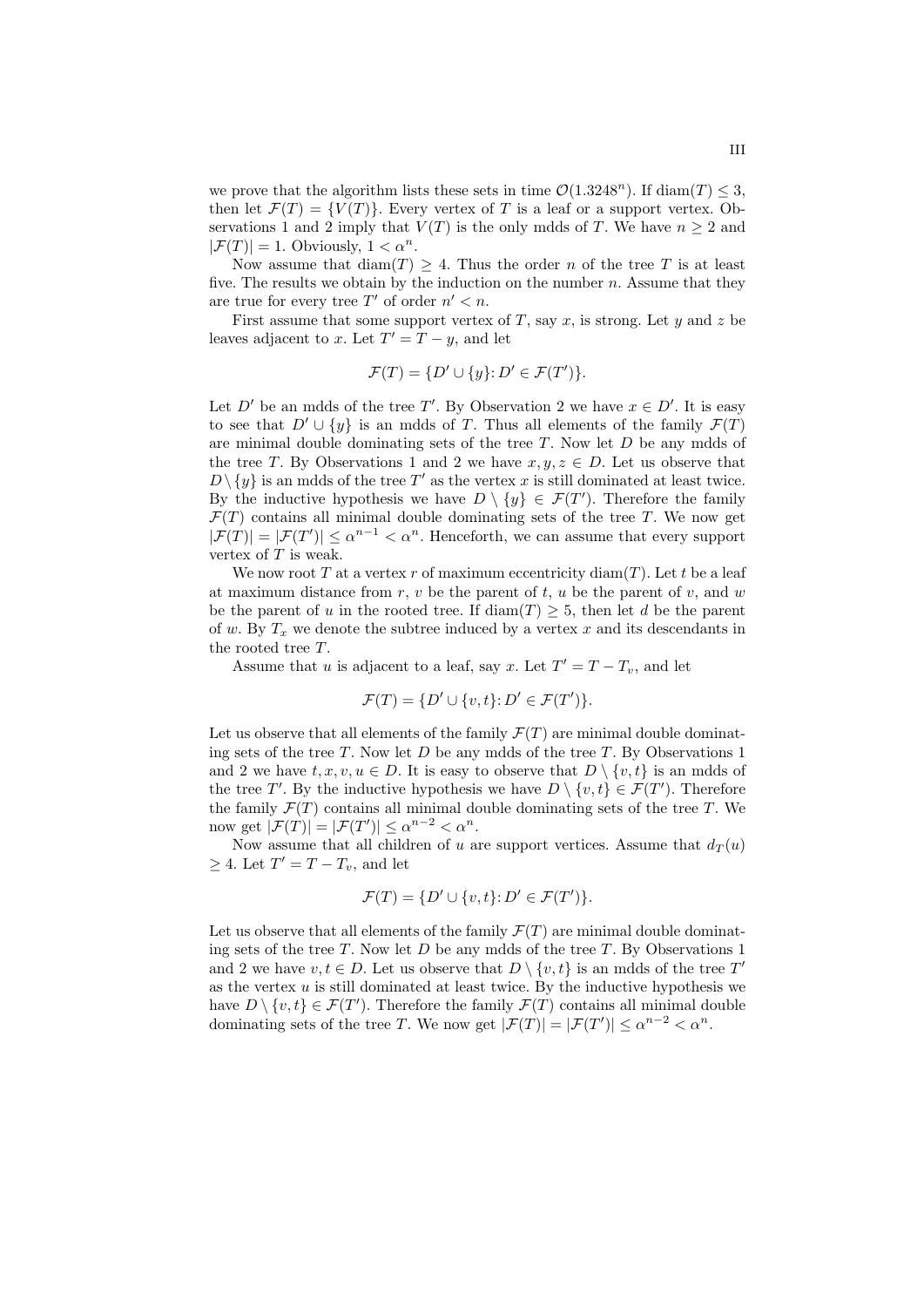Now assume that  $d_T(u) = 3$ . Let *x* be the child of *u* other than *v*. The leaf adjacent to *x* we denote by *y*. Let  $T' = T - T_u$  and  $T'' = T - T_v - y$ . Let  $\mathcal{F}(T)$ be a family as follows,

$$
\{D' \cup \{t, v, x, y\} : D' \in \mathcal{F}(T')\}
$$
  

$$
\cup \{D'' \cup \{v, t, y\} : D'' \in \mathcal{F}(T'')
$$
 and 
$$
D'' \setminus \{u, x\} \notin \mathcal{F}(T')\}.
$$

Let us observe that all elements of the family  $\mathcal{F}(T)$  are minimal double dominating sets of the tree *T*. Now let *D* be any mdds of the tree *T*. By Observations 1 and 2 we have  $v, t, x, y \in D$ . If  $u \notin D$ , then observe that  $D \setminus \{v, t, x, y\}$  is an mdds of the tree *T'*. By the inductive hypothesis we have  $D \setminus \{v, t, x, y\} \in \mathcal{F}(T')$ . Now assume that  $u \in D$ . It is easy to observe that  $D \setminus \{v, t, y\}$  is an mdds of the tree *T*<sup>*′′*</sup>. By the inductive hypothesis we have  $D \setminus \{v, t, y\} \in \mathcal{F}(T'')$ . Let us observe that  $D \setminus \{u, v, t, x, y\}$  is not a double dominating set of the tree  $T'$ , otherwise  $D \setminus \{u\}$  is a double dominating set of the tree *T*, a contradiction to the minimality of *D*. Therefore the family  $\mathcal{F}(T)$  contains all minimal double dominating sets of the tree *T*. We now get  $|\mathcal{F}(T)| = |\mathcal{F}(T')| + |\{D'' \in \mathcal{F}(T'') : D'' \setminus \{u, x\}\}\$  $\{ \notin \mathcal{F}(T') \} \leq |\mathcal{F}(T')| + |\mathcal{F}(T'')| \leq \alpha^{n-5} + \alpha^{n-3} = \alpha^{n-5}(\alpha^2 + 1) < \alpha^{n-5} \cdot \alpha^5 = \alpha^n$ . Now assume that  $d_T(u) = 2$ . Assume that  $d_T(w) \geq 3$ . First assume that *w* 

is adjacent to a leaf, say *k*. Let  $T' = T - T_u$ , and let

$$
\mathcal{F}(T) = \{ D' \cup \{v, t\} : D' \in \mathcal{F}(T') \}.
$$

Let us observe that all elements of the family  $\mathcal{F}(T)$  are minimal double dominating sets of the tree *T*. Now let *D* be any mdds of the tree *T*. By Observations 1 and 2 we have  $v, t, w, k \in D$ . We have  $u \notin D$  as the set *D* is minimal. Observe that  $D \setminus \{v, t\}$  is an mdds of the tree T'. By the inductive hypothesis we have  $D \setminus \{v, t\} \in \mathcal{F}(T')$ . Therefore the family  $\mathcal{F}(T)$  contains all minimal double dominating sets of the tree *T*. We now get  $|\mathcal{F}(T)| = |\mathcal{F}(T')| \leq \alpha^{n-3} < \alpha^n$ .

Now assume that there is a child of *w*, say *k*, such that the distance of *w* to the most distant vertex of  $T_k$  is two. Thus  $k$  is a support vertex of degree two. The leaf adjacent to *k* we denote by *l*. Let  $T' = T - T_u - l$  and  $T'' = T - T_w$ . Let

$$
\mathcal{F}(T) = \{D' \cup \{v, t, l\}: D' \in \mathcal{F}(T')\} \cup \{D'' \cup V(T_w) \setminus \{w\}: D'' \in \mathcal{F}(T'')\}.
$$

Let us observe that all elements of the family  $\mathcal{F}(T)$  are minimal double dominating sets of the tree *T*. Now let *D* be any mdds of the tree *T*. By Observations 1 and 2 we have  $v, t, k, l \in D$ . If  $u \notin D$ , then  $w \in D$  as the vertex *u* has to be dominated twice. It is easy to observe that  $D \setminus \{v, t, l\}$  is an mdds of the tree  $T'$ . By the inductive hypothesis we have  $D \setminus \{v, t, l\} \in \mathcal{F}(T')$ . Now assume that  $u \in D$ . We have  $w \notin D$ , otherwise  $D \setminus \{u\}$  is a double dominating set of the tree *T*, a contradiction to the minimality of *D*. Observe that *D∩V* (*T ′′*) is an mdds of the tree *T*". By the inductive hypothesis we have  $D \cap V(T'') \in \mathcal{F}(T'')$ . Therefore the family  $\mathcal{F}(T)$  contains all minimal double dominating sets of the tree  $T$ . We now get  $|\mathcal{F}(T)| = |\mathcal{F}(T')| + |\mathcal{F}(T'')| \leq \alpha^{n-4} + \alpha^{n-6} = \alpha^{n-6}(\alpha^2 + 1) < \alpha^{n-6} \cdot \alpha^6 = \alpha^n$ .

Now assume that for every child of *w*, say *k*, the distance of *w* to the most distant vertex of  $T_k$  is three. Due to the earlier analysis of the degree of the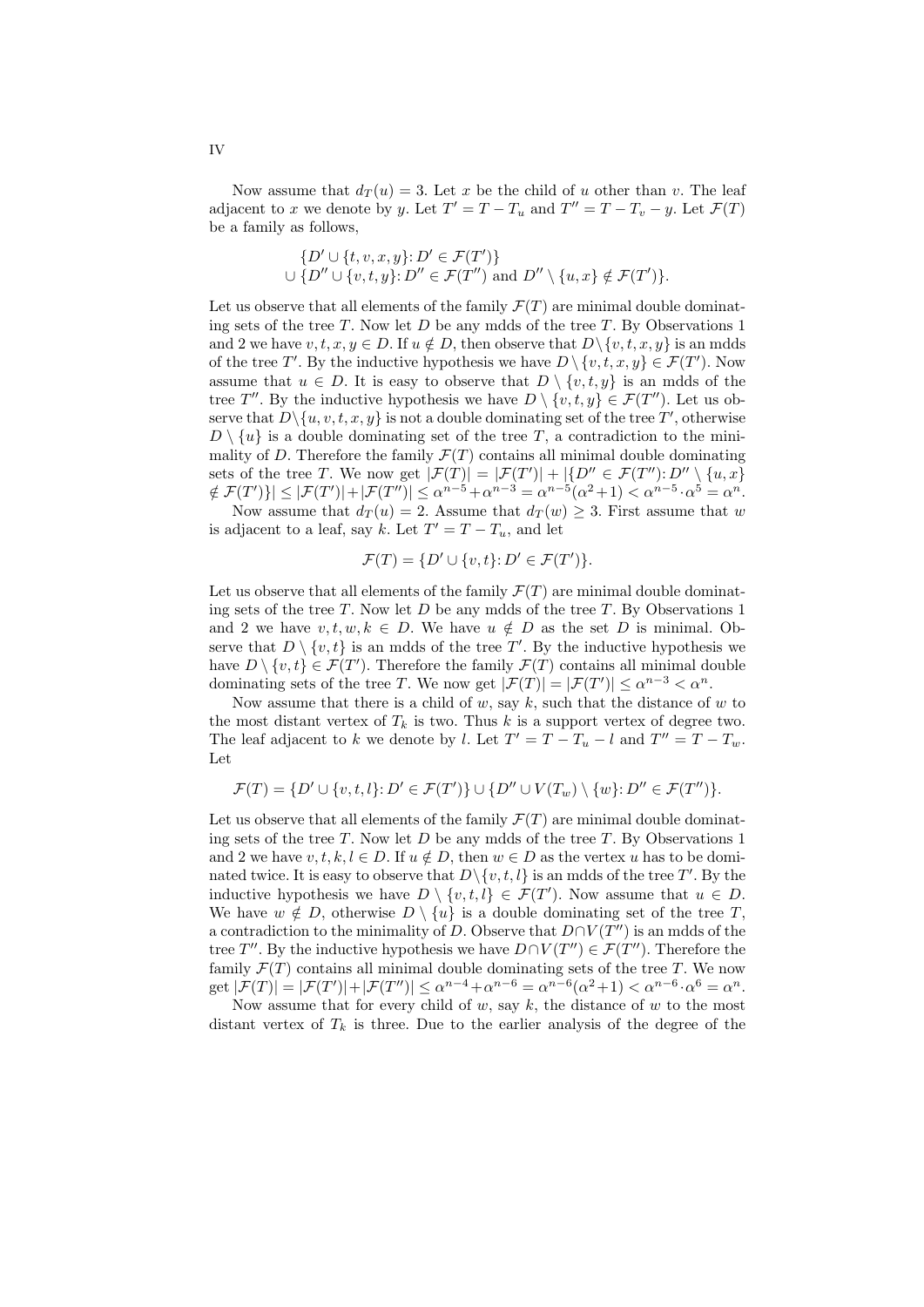vertex  $u$ , which is a child of  $w$ , it suffices to consider only the possibility when  $T_k$  is a path  $P_3$ . Let  $T' = T - T_w$ . Let  $T''$  ( $T'''$ , respectively) be a tree that differs from *T ′* only in that it has the vertex *w* (the vertices *w* and *u*, respectively). Let  $\mathcal{F}(T)$  be a family as follows,

$$
\{D' \cup V(T_w) \setminus \{w\} : D' \in \mathcal{F}(T')\}
$$
  

$$
\cup \{D'' \cup V(T_w) \setminus (N_T(w) \setminus \{d\}) : D'' \in \mathcal{F}(T'')\}
$$
  

$$
\cup \{D''' \cup V(T_w) \setminus (N_T(w) \setminus \{x\}) : d \notin D''' \in \mathcal{F}(T''') \text{ and } x \in N_T(w) \setminus \{d\} \}.
$$

Let us observe that all elements of the family  $\mathcal{F}(T)$  are minimal double dominating sets of the tree *T*. Now let *D* be any mdds of the tree *T*. If  $w \notin D$ , then observe that  $D \cap V(T')$  is an mdds of the tree T'. By the inductive hypothesis we have  $D \cap V(T') \in \mathcal{F}(T')$ . Now assume that  $w \in D$ . If no child of *w* belongs to the set *D*, then observe that  $D \cap V(T'')$  is an mdds of the tree  $T''$ . By the inductive hypothesis we have  $D \cap V(T'') \in \mathcal{F}(T'')$ . Now assume that some child of *w*, say *x*, belongs to the set *D*. Let us observe that  $(D \cup \{u\}) \cap V(T''')$  is an mdds of the tree  $T'''$ . By the inductive hypothesis we have  $(D \cup \{u\}) \cap V(T''') \in \mathcal{F}(T''')$ . Therefore the family  $\mathcal{F}(T)$  contains all minimal double dominating sets of the tree  $T$ . We now get  $|\mathcal{F}(T)| = |\mathcal{F}(T')| + |\mathcal{F}(T'')| + (d_T(w) - 1) \cdot |\{D''' \in \mathcal{F}(T''') : d \notin D''' \}|$  $\leq |\mathcal{F}(T')| + |\mathcal{F}(T'')| + (d_T(w) - 1) \cdot |\mathcal{F}(T''')| \leq \alpha^{n-3d_T(w)+2} + \alpha^{n-3d_T(w)+3}$  $+(d_T(w)-1) \cdot \alpha^{n-3d_T(w)+4}$ . To show that  $\alpha^{n-3d_T(w)+2} + \alpha^{n-3d_T(w)+3} + (d_T(w))$  $-1) \cdot \alpha^{n-3d}$ <sup>T</sup> $(w)$ +4  $\lt \alpha^n$ , it suffices to show that  $\alpha^2 + \alpha^3 + (d_T(w) - 1) \cdot \alpha^4$  $\langle \alpha^{3d}T^{(w)} \rangle$ . We prove this by the induction on the degree of the vertex *w*. For  $d_T(w) = 3$  we have  $\alpha^2 + \alpha^3 + (d_T(w) - 1) \cdot \alpha^4 = 2\alpha^4 + \alpha^3 + \alpha^2 = 2\alpha^4 + \alpha^2(\alpha + 1)$  $= 2\alpha^4 + \alpha^5 = \alpha^4(\alpha + 1) + \alpha^4 = \alpha^7 + \alpha^4 = \alpha^6(\alpha^3 - 1) + \alpha^4 = \alpha^9 + \alpha^4 - \alpha^6$  $\langle \alpha^9 \rangle = \alpha^{3d} \tau^{(w)}$ . We now prove that if the inequality  $\alpha^2 + \alpha^3 + (k-1) \cdot \alpha^4 \leq \alpha^{3k}$  is satisfied for an integer  $k = d_T(w) \geq 3$ , then it is also satisfied for  $k + 1$ . We have  $\alpha^2 + \alpha^3 + k\alpha^4 = \alpha^2 + \alpha^3 + (k-1) \cdot \alpha^4 + \alpha^4 < \alpha^{3k} + \alpha^4 < \alpha^{3k} + \alpha^{3k+1} = \alpha^{3k+3}$ .

Now assume that  $d_T(w) = 2$ . If  $d_T(d) = 1$ , then let  $\mathcal{F}(T) = \{\{d, w, v, t\}\}.$ The tree *T* is a path  $P_5$ . It is easy to observe that  $\{d, w, v, t\}$  is the only mdds of the tree *T*. We have  $n = 5$  and  $|\mathcal{F}(T)| = 1$ . Obviously,  $1 < \alpha^5$ . Now assume that  $d_T(d) \geq 2$ . Due to the earlier analysis of the degrees of the vertices *w* and *u*, we may assume that for every child of  $d$ , say  $k$ , the tree  $T_k$  is a path on at most four vertices. Let  $T' = T - T_u$ ,  $T'' = T - T_w$  and  $T''' = T - T_d$ . If  $T'''$ is a single vertex, then let  $\mathcal{F}(T) = \{\{r, d, w, v, t\}, \{r, d, u, v, t\}\}\.$  The tree *T* is a path  $P_6$ . Let us observe that  $\{r, d, w, v, t\}$  and  $\{r, d, u, v, t\}$  are the only two minimal double dominating sets of the tree *T*. We have  $n = 6$  and  $|\mathcal{F}(T)| = 2$ . Obviously,  $2 < \alpha^6$ . Now assume that  $|V(T''')| \geq 2$ . Let  $\mathcal{F}(T)$  be a family as follows,

$$
\{D' \cup \{v,t\}: D' \in \mathcal{F}(T')\}
$$
  

$$
\cup \{D'' \cup \{u,v,t\}: d \in D'' \in \mathcal{F}(T'')\}
$$
  

$$
\cup \{D''' \cup V(T_d) \setminus \{d\}: D''' \in \mathcal{F}(T''')\},
$$

where the third component is ignored if *d* is adjacent to a leaf. Let us observe that all elements of the family  $\mathcal{F}(T)$  are minimal double dominating sets of the tree *T*. Now let *D* be any mdds of the tree *T*. By Observations 1 and 2 we have  $v, t \in D$ . If  $u \notin D$ , then observe that  $D \setminus \{v, t\}$  is an mdds of the tree *T'*. By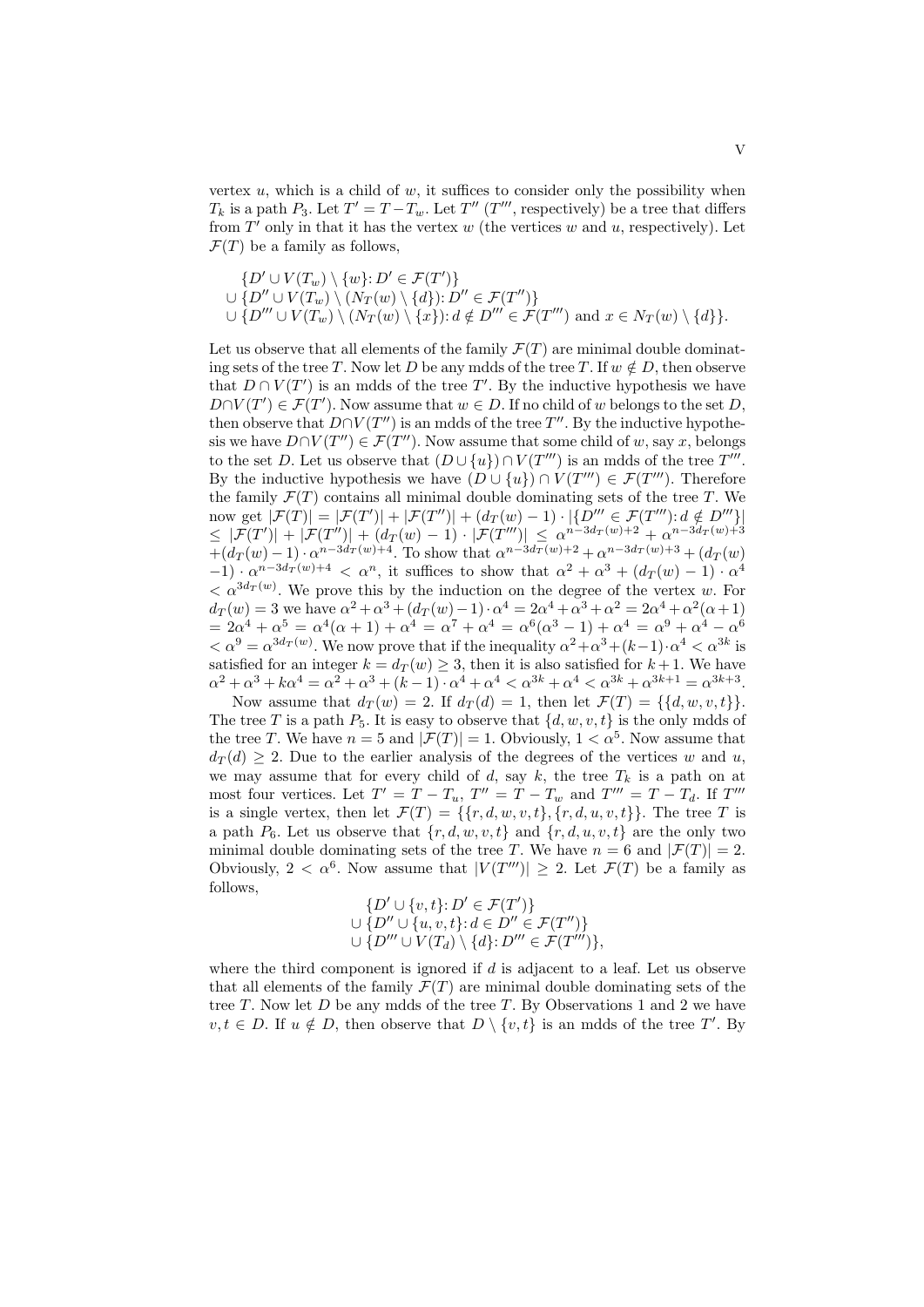the inductive hypothesis we have  $D \setminus \{v, t\} \in \mathcal{F}(T')$ . Now assume that  $u \in D$ . If  $w \notin D$ , then observe that  $D \setminus \{u, v, t\}$  is an mdds of the tree  $T''$ . By the inductive hypothesis we have  $D \setminus \{u, v, t\} \in \mathcal{F}(T'')$ . Now assume that  $w \in D$ . We have  $d \notin D$ , otherwise  $D \setminus \{u\}$  is a double dominating set of the tree *T*, a contradiction to the minimality of *D*. Observe that  $D \cap V(T''')$  is an mdds of the tree  $T'''$ . By the inductive hypothesis we have  $D \cap V(T''') \in \mathcal{F}(T''')$ . Therefore the family  $\mathcal{F}(T)$  contains all minimal double dominating sets of the tree T. We now get  $|\mathcal{F}(T)| = |\mathcal{F}(T')| + |\{D'' \in \mathcal{F}(T'') : d \in D''\}| + |\mathcal{F}(T''')|$  $\leq |\mathcal{F}(T')| + |\mathcal{F}(T'')| + |\mathcal{F}(T''')| \leq \alpha^{n-3} + \alpha^{n-4} + \alpha^{n-5} = \alpha^{n-5}(\alpha^2 + \alpha + 1)$  $= \alpha^{n-5}(\alpha^2 + \alpha^3) = \alpha^{n-3}(\alpha + 1) = \alpha^{n-3} \cdot \alpha^3 = \alpha^n$ .

We show that paths attain the bound from the previous theorem.

**Proposition 4** *For positive integers n, let a<sup>n</sup> denote the number of minimal double dominating sets of the path Pn. We have*

$$
a_n = \begin{cases} 0 & \text{if } n = 1; \\ 1 & \text{if } n = 2, 3, 4, 5; \\ a_{n-5} + a_{n-4} + a_{n-3} & \text{if } n \ge 6. \end{cases}
$$

*Proof.* Obviously, the one-vertex graph has no mdds. It is easy to see that a path on at most five vertices has exactly one mdds. Observe that the path  $P_6$  has two minimal double dominating sets. Now assume that  $n \geq 7$ . Let  $T' = T - v_n$  $-v_{n-1}-v_{n-2}$ ,  $T''=T'-v_{n-3}$  and  $T'''=T''-v_{n-4}$ . It follows from the last paragraph of the proof of Theorem 3 that  $a_n = a_{n-5} + a_{n-4} + a_{n-3}$ .

Solving the recurrence  $a_n = a_{n-5} + a_{n-4} + a_{n-3}$ , we get  $\lim_{n \to \infty} \sqrt[n]{a_n} = \alpha$ , where  $\alpha \approx 1.3247$  is the positive solution of the equation  $x^3 - x - 1 = 0$  (notice that  $x^5 - x^2 - x - 1 = (x^2 + 1)(x^3 - x - 1)$ . This implies that the bound from Theorem 3 is tight.

It is an open problem to prove the tightness of an upper bound on the number of minimal dominating sets of a tree. In [10] it has been proved that any tree of order *n* has less than  $1.4656^n$  minimal dominating sets. A family of trees having more than  $1.4167<sup>n</sup>$  minimal dominating sets has also been given.

## **References**

- 1. D. Br´od and Z. Skupie´n, *Trees with extremal numbers of dominating sets,* Australasian Journal of Combinatorics 35 (2006), 273–290.
- 2. D. Bród, A. Włoch and I. Włoch, *On the number of minimal dominating sets including the set of leaves in trees,* International Journal of Contemporary Mathematical Sciences 4(2009), 1739–1748.
- 3. J.-F. Couturier, P. Heggernes, P. van 't Hof and D. Kratsch, *Minimal dominating sets in graph classes: combinatorial bounds and enumeration,* Proceedings of SOF-SEM 2012, 202–213, Lecture Notes in Computer Science, 7147, Springer-Verlag, Berlin, 2012.